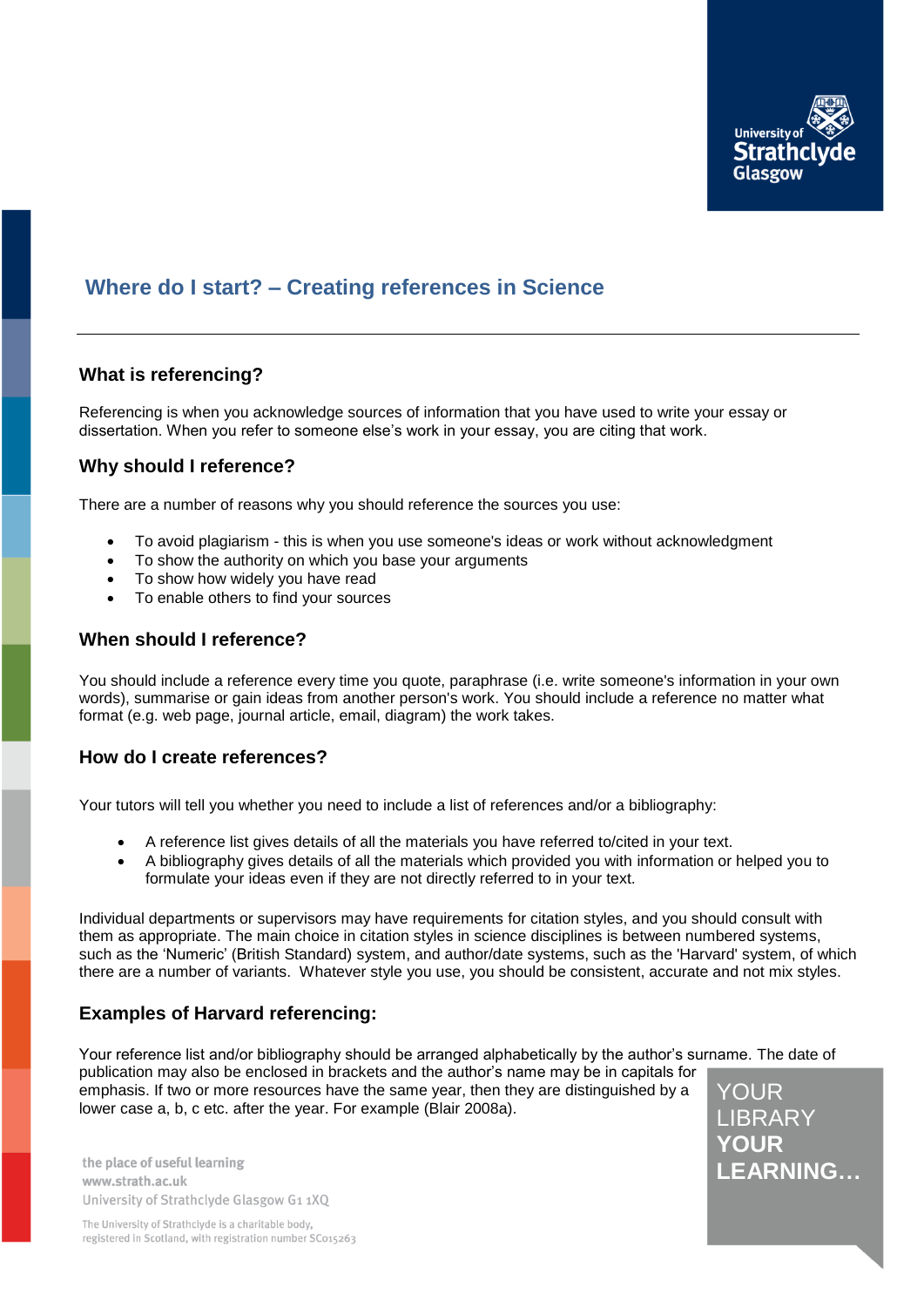### **Citations in your text**

Citations in your text are in brackets and normally give the author followed by a comma and then the date. Direct quotations should include the page numbers:

"This is an example of a citation using Harvard style." (Blair, 2008 p.6)

### **Reference list – types of references**

### **Book reference**

Fifield, F.W. and Kealey, D. (2000). *Principles and practice of analytical chemistry*. 5th ed. Oxford; Malden, MA: Blackwell Science. p.1.

### **Chapter in a book**

Gates, M.E. and Earle, S. B. (c.2010). Clinical Pharmacokinetics. *In* Boh, L.E and Stein, S.M*. Boh's pharmacy practice manual: a guide to the clinical experience.* Philadelphia: Walters Kluwer Health/Lippincott Williams &Wilkins. pp.440-471.

### **Conference proceedings**

Kahl, W. and Griffin, T. G. eds. (2012). *Relational and algebraic methods in computer science*, *13th International Conference, RAMics 17-20 September 2012, Cambridge, UK.* Berlin; New York: Springer.

### **Image (online)**

Images from the History of Medicine (IHM). (1986). *Eat your way to health*. [Online]. [Accessed16th November 2012]. Available from: http://www.nlm.nih.gov/hmd/ihm/

### **Journal reference**

Nagaya, N. & Kangawa, K. (2006) *Therapeutic potential of Ghrelin in the treatment of heart failure. Drugs, 66 (4) pp.439-448.*

### **Electronic journal reference** - *for more than 3 authors, include the first and use et.al. for others*

Pencer, J. et. al., (2006). Method of separated form factors for polydisperse vesicles. *Journal of Applied Crystallography*. [Online]. **39** (3), [Accessed 16th November 2012]. pp. 293-303. Available from: http://onlinelibrary.wiley.com/

### **Thesis or dissertation**

Simeoni, F. (2011). *Type projections over self-describing data*. Ph.D. thesis, University of Strathclyde.

### **Website with no author**

*World Health Organization*. (2008). [Online]. [Accessed 12th October 2011]. Available from: http://www.who.int/en/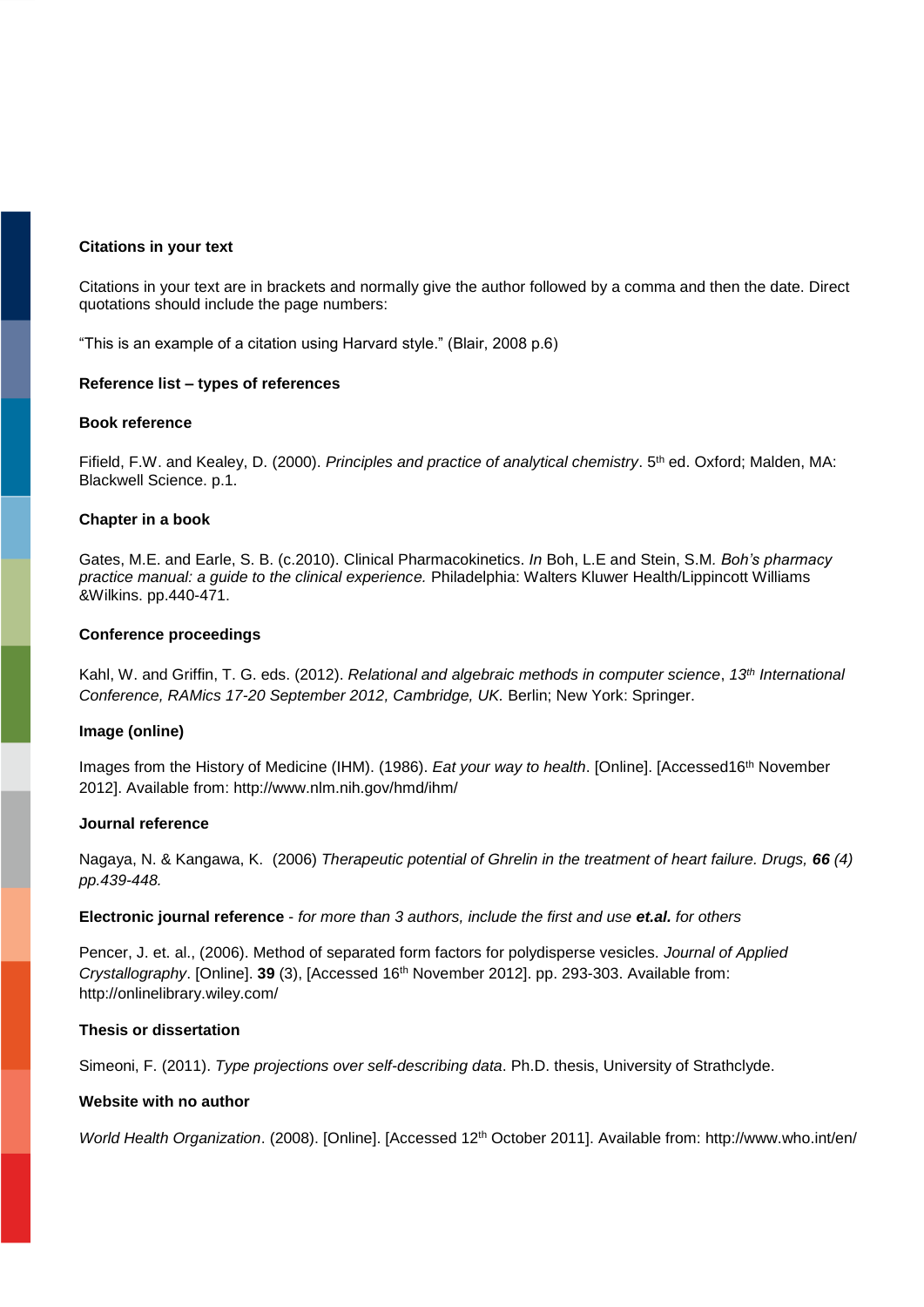# **Examples of Numeric referencing:**

Your reference list is organised numerically and your bibliography is alphabetical by the author's surname. **Ibid.** means in the same book or passage and is used when references are consecutive. **Op. cit.** means in the work previously referred to and is used when other references intervene.

### **Citations in your text**

Citations in your text are given a number in brackets  $(1)$  or superscript  $\frac{1}{1}$  and starting at one. This number corresponds to the source in your reference list. The same source is given the same number.

"This is an example of a citation using Numeric style." (1)

### **Reference list – types of references**

### **Book reference**

(1) Fifield, F.W. and Kealey, D. *Principles and practice of analytical chemistry*. 5th ed. Oxford; Malden, MA: Blackwell Science, 2000, p.1.

### **Chapter in a book**

(2) Gates, M.E. and Earle, S. B. Clinical Pharmacokinetics. *In* Boh, L.E and Stein, S.M*. Boh's pharmacy practice manual: a guide to the clinical experience.* Philadelphia: Walters Kluwer Health/Lippincott Williams &Wilkins, c.2010, pp.440-471.

### **Conference proceedings**

(3) Kahl, W. and Griffin, T. G. eds. *Relational and algebraic methods in computer science*, *13th International Conference, RAMics 17-20 September 2012, Cambridge, UK.* Berlin; New York: Springer. 2012.

### **Image (online)**

(4) Images from the History of Medicine (IHM).*Eat your way to health*. [Online]. 1986. [Accessed16th November 2012]. Available from: http://www.nlm.nih.gov/hmd/ihm/

### **Journal reference**

*(5) Nagaya, N. & Kangawa K. Therapeutic potential of Ghrelin in the treatment of heart failure. Drugs, 2006: 66 (4) pp.439-448.*

**Electronic journal reference** *– for more than 3 authors, include the first and use et.al. for others* 

(6) Pencer, J. et. al. Method of separated form factors for polydisperse vesicles. *Journal of Applied Crystallography*. [Online]. 2006, **39** (3) [Accessed 16th November 2012]. pp. 293-303. Available from: http://onlinelibrary.wiley.com/

### **Thesis or dissertation**

(7) Simeoni, F.*Type projections over self-describing data*. Ph.D. thesis, University of Strathclyde, 2011.